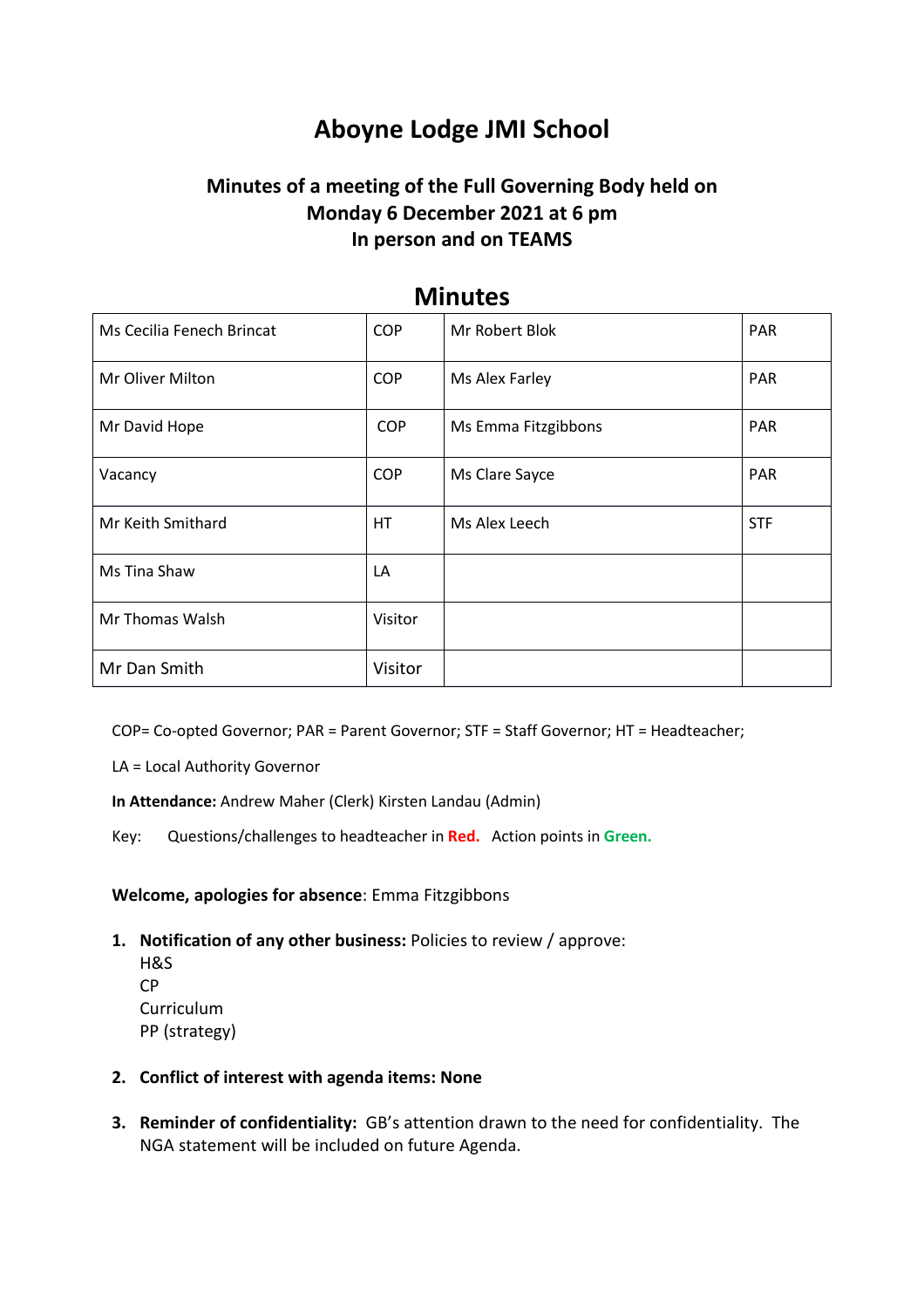### **4. Minutes of the last meeting and matters arising**

Agreed as a true record. The Chair will ensure a signed copy is placed in school**.**  Action: Co-chair

Thanks was given to the retiring Chair of Governors and to Emma Fitzgibbons, who is stepping down as a parent governor.

Governors reminded of the need to confirm all declarations on GH: To confirm - Click on your name [top of screen], declarations [middle of the screen], confirm all declarations

- a. Register of business interest (including governor roles) updated
- b. Code of conduct
- c. Privacy notice
- d. Online safety agreement
- e. Keeping Children Safe in Education

Action: All Governors to confirm.

#### **5. Governor business**

#### **a. Link roles and visits**

Governor link roles and committee membership table presented and agreed. These visits should follow HfL guidance on governor visits and should be written up following the standard HfL governor visit format.

#### Action: all (non-staff) governors to arrange visits with link staff

The purpose of this process is to ensure that the GB has oversight of all core areas, that governors are linked with relevant staff and that regular, focused governor visits are carried out. The expectation is that all governors conduct at least 2 visits per school year related to their link roles. Co-chair was asked to consider her areas of responsibility to ensure that she is not over-worked.

Terms of reference for committees to be revisited and reviewed by committee chairs. The meeting was advised of the availability of 'Governance Ready Education and Training' (GREAT) and its aim to build competence and professionalism amongst Governors, available on the new on-line 'Modern Governors' website.

#### **b. Governor vacancies and elections**

Two new co-opted governors joined the meeting as visitors, pending DRB clearance and receipt of references.

An experienced member of staff has expressed an interest in joining the governing body and may be co-opted to the board.

Election for new parent governor to take place in January to be advertised in the governor newsletter that will be sent out before Christmas. Action: Co-chairs to place advert.

Vice chair was proposed seconded and elected.

Newly elected staff governor joined the meeting.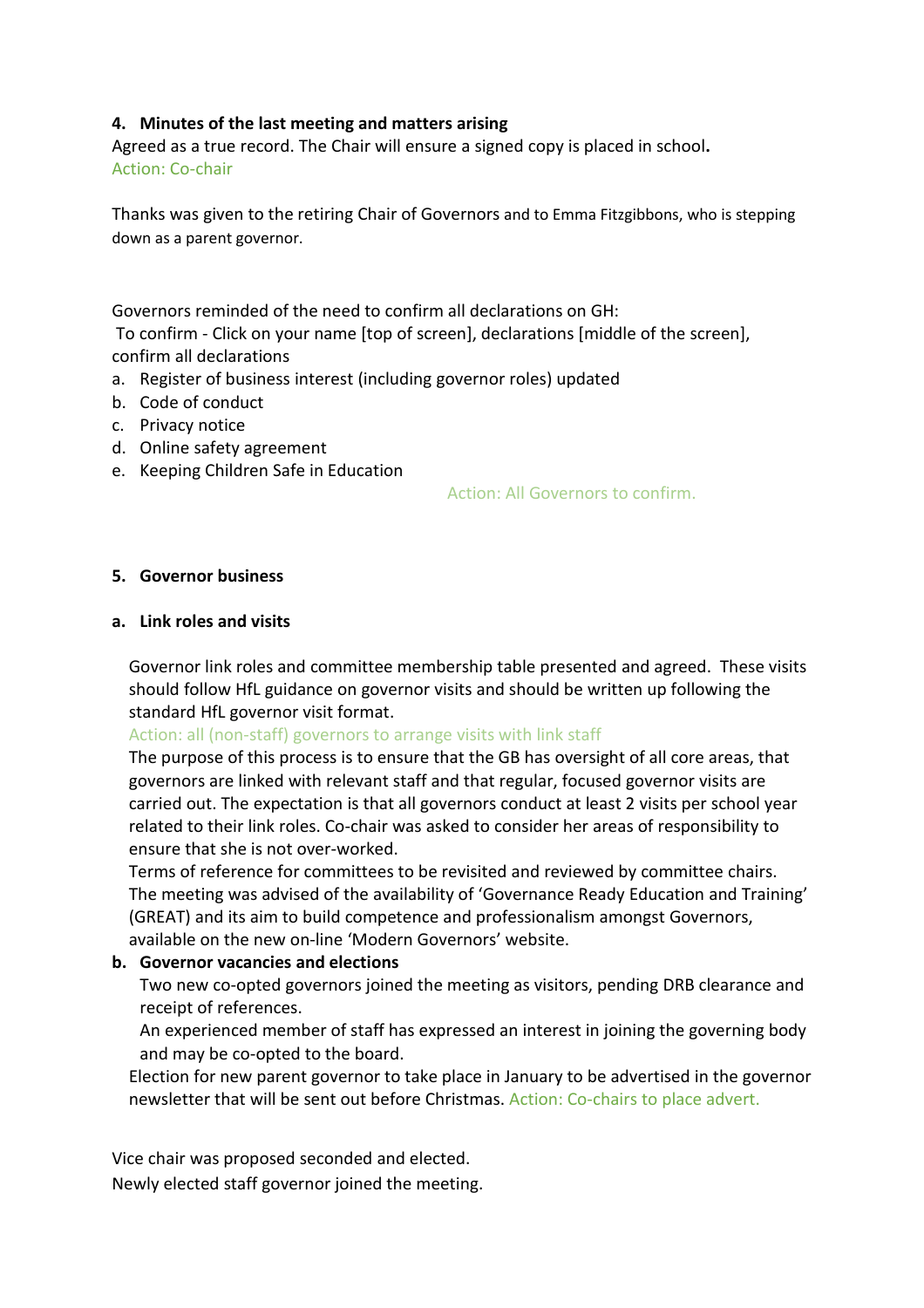### **6. Headteacher's report**

HT presented the report which referred to:

- Removal of temporary buildings, which should be gone by Christmas.
- HIP visit and findings
- Before & after school club and progress on moving it in-house
- The small numbers in nursery
- Covid outbreak before half term.
- School visits by prospective parents.
- Teach active being trialled as a way of increasing pupil motivation.
- Attendance. Which is above national expectation. Disadvantaged data is slightly lower, due mainly to one family. HT liaising with the family and trialling strategies to improve their attendance.
- Pupil progress and low attainment in some areas
- Drains and Leaks a continuing problem.
- Change in early reading scheme from 'Letters and Sounds' to 'Read, Write Inc.'
- EYS permanent member of staff has returned following maternity leave. Her temporary replacement - who has been praised by many parents - will be leaving at the end of this term.
- Health & safety check carried out
- **HSE poster recovered and displayed**

**Q: Do Y6 take parents around?** Not presently. This avoids the chaos that sometimes surrounds such visits.

**Q. What are the strategies to deal with low attainment?** HT Looking at differentiation and scaffolding and using concrete examples to help with learning. Tutoring of small groups aims to ensure no one is left behind.

**Q How will the change to read write inc take place? –** Mainly affects KS1 pupils. The Switch over will take place gradually. Some Y3/4 may need extra reading support and some of these pupils will need to be brought into programme.

**Q. Is Read, Write Inc. suitable for distance learning?** There is a greater scope for development with this scheme.

**Q. Are differences in attainment year group specific?** 

**Q. Is this possible to break down by gender?**

#### **Q. Gap analysis – Can we work out what the key gaps are?**

Key to all attainment is reading & vocab. Maths mastery programme is in process of being developed. Differences between groups are apparent and being tracked.

**Q. What is being done to stretch the more able?** Covid and distance learning have widened The attainment gap. Some more able pupils could be stretched further. More attention is being given to differentiation and scaffolding to improve the offer to the more able. The depth of curriculum to be reviewed to ensure suitable challenge is provided for able pupils. **Q. What are the priorities in all the curriculum development? Is it achievable to get**

**everything done?** A priority is early reading which will build from KS1/reception. Embedding this programme will take time.Longer term, the relative weakness of Y6 on writing & maths will involve a booster programme to improve numbers attaining expected levels and improve results for those working towards. The school does not have access to data from other schools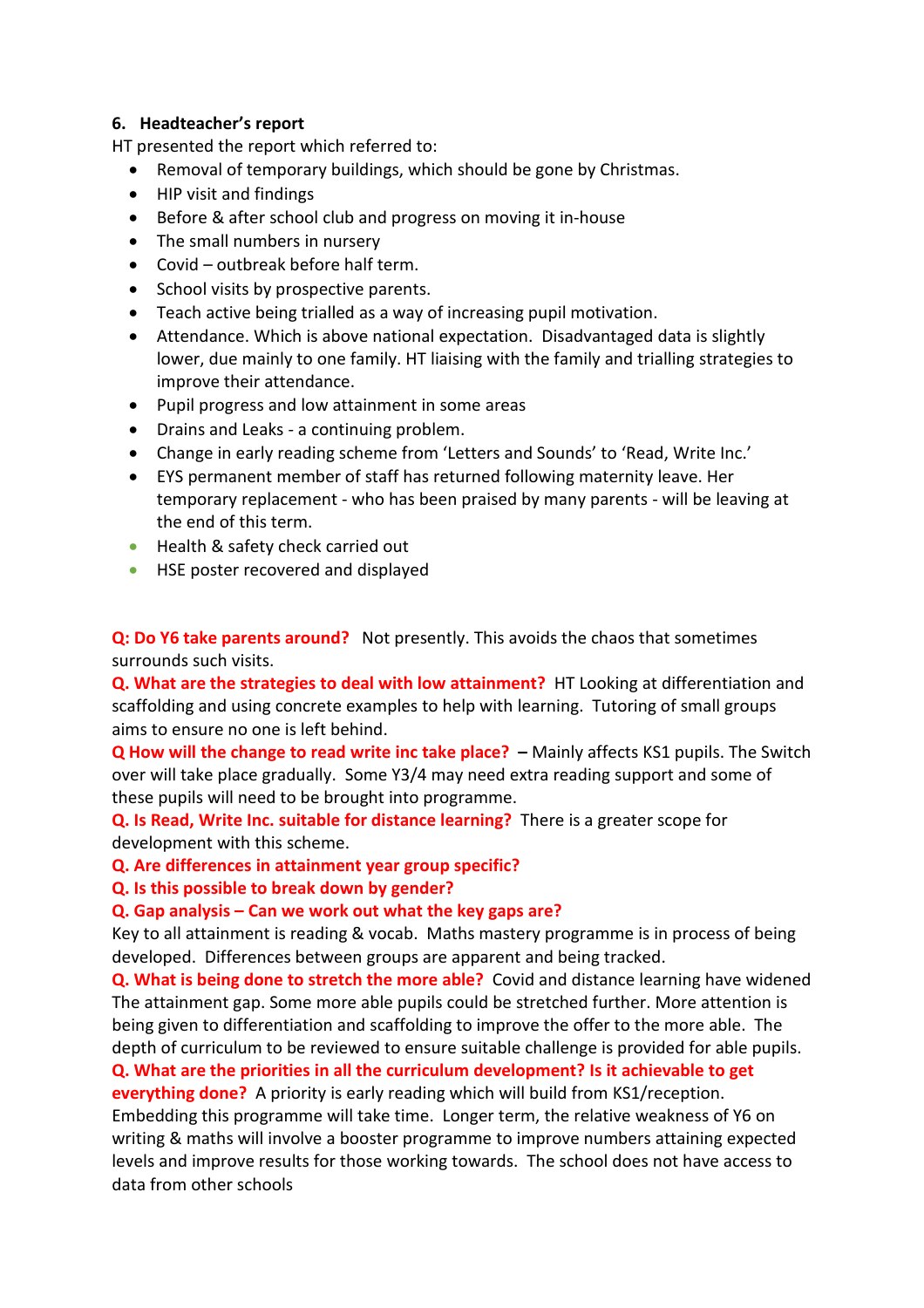**Q . How does Covid catch-up funding work?** – There is a tutoring fund which has to go to Pupil Premium Pupils. There is also a catch up fund which is applied to tutoring for different groups.

**Q how does tutoring work in practice?** Teachers to manage catch up. DfE have provided a short course for teacher tutors. Small groups organised and begin in January.

**Q What is to be done about surplus furniture?** Comprising shelving, tables, etc. This is almost brand new but no longer required due to refurbishment. There is scope to use some of it and some may be sold.

# **7. SDP**

The SDP, including the Governor Objectives, is approved. HT requests that questions regarding the HT report and SDP could be submitted before the next and subsequent meetings. HT asked to consider that SDP and HT report might be integrated and become a live document, regularly updated.

Action: HT to include RAG rating in HT report, so governors can clearly view process against plans.

# **8. Resources update**

# **Buildings**, covered earlier in the meeting

**Nursery:** Option to close down the nursery because of low numbers discussed. Local consultation is a requirement so closure cannot take place this academic year. Pupils may be added in January as consultation on closure takes up to 18 months. HIP report noted that other schools had had success with strategies which had already been considered. Wrap around care seen as the key to improving nursery numbers.

**Finance review:** Deficit budget is subject to HfL review. Recommendations are to be discussed with HfL. There is a cycle for budget approval and governors are waiting for HfL to return with advice, which is expected to recommend a remedial plan to bring the budget back into line in a set timeframe.

**Breakfast and After School Club**: Likely to form a key part of improving school revenues. Bookings presently open to those currently on the outsourced scheme although the ultimate aim is to ensure that everyone who needs a place gets one. The scheme is to be opened to all in future.

Staff currently working for outsourced contractors are nervous about their contracts and want to know that they'll be paid. Employment contracts areto be issued by the end of term.

# **9. SIC update: None**

- **10. Safeguarding.** Review carried out by LA inspector. Findings requiring improvement are in process of being carried out. Staff Safeguarding update training is booked and due to take place.
- **11. Governor impact.** This standing item will include (a) governor visits (feedback and plans) and (b) governor training / development.

Governors must match their objectives to the the school's priorities (as set out in the SDP) and set out how the GB will be present and effective (visits, links with staff, accountability